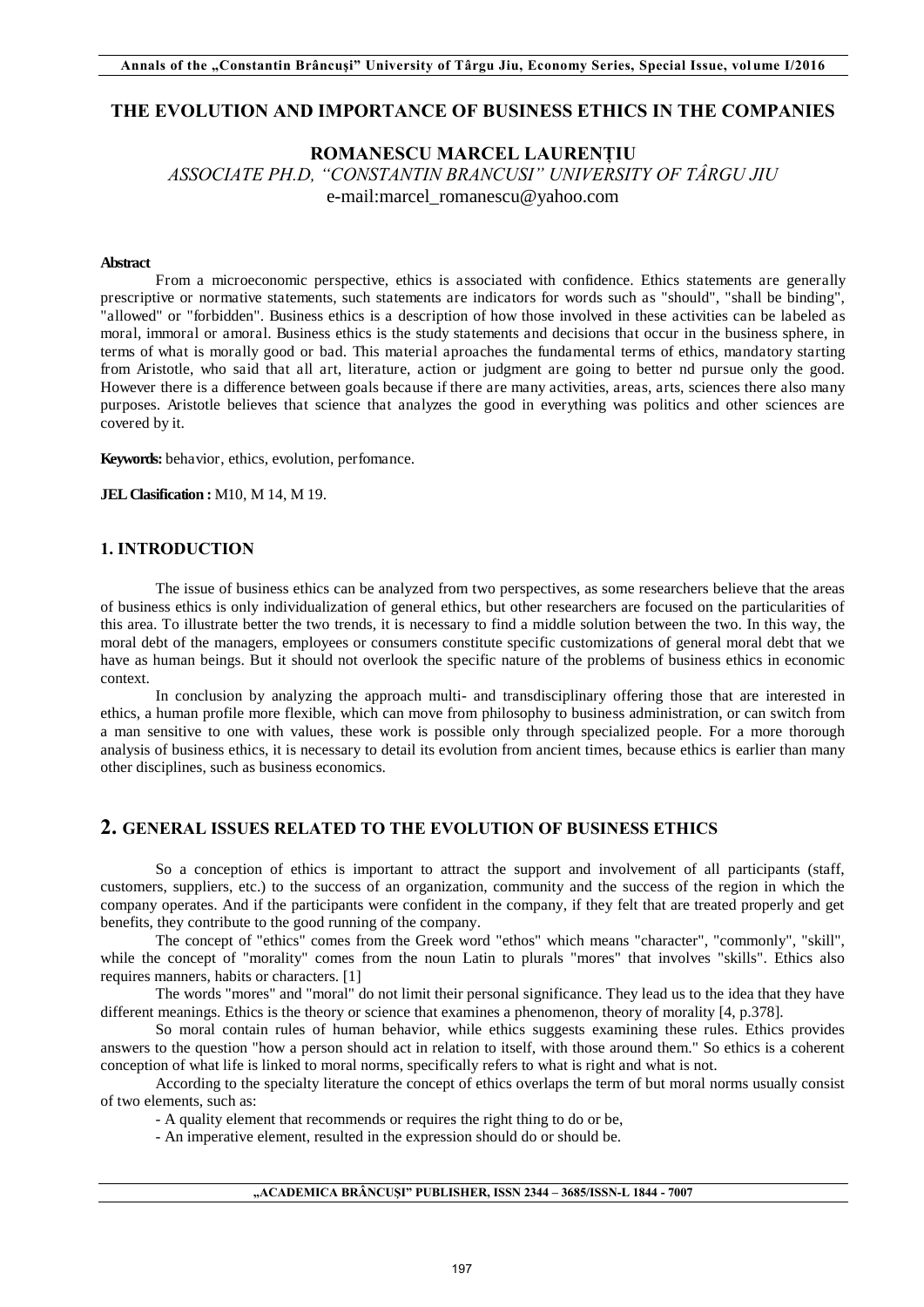# **Annals of the "Constantin Brâncuşi" University of Târgu Jiu, Economy Series, Special Issue, vol ume I/2016**

Objectivity assumes a characteristic of moral norms by the fact that the rules are not the will of a person, but they are generated and manifested because of an objective need resulted from the specific relationships between individuals.

According to the specialty literature, moral norms are classified according to several criteria such as [6, p. 238]:

a. first category refers to general or universal standards that are found in all human communities, which resists fading and are influenced by the whole range of human activities and relations. Examples of general ethical rules can be exemplified:

- honor and dignity;

- honesty and courage;

- loyalty and generosity;

- good faith.

b. The second category of rules relates to particular ethical rules strictly addressing to groups of determinants people with a variation over time and suggests relationships or human activities of private nature. As a particular example of ethical rules can be exemplified:

- the rules of family life;

- moral rules specific to some professional activities, which is based on ethics professionals, such as lawyers, doctors etc.

c. the last category of rules relates to the special ethical rules which manifest itself in small groups and in some cases in special occasions. Some have special ethical rules or formalist elitist character, allowing them to turn into immoral rules. Examples of special ethical rules can be exemplified:

- rules of protocol;

- rules of etiquette in business;

- elegant manners code.

Therefore the main mission of business ethics is prescribing rules for individual behavior, and also social organization of moral life. So broadly, business ethics is the discipline that deals with the most valuable things in people's lives, what people want is worth and what rules should govern human behavior [8, p. 39].

According to other researchers, like Craciun D. and Morar V., the concept of morals derives from Latin and means the same as the concept of ethics. And the term ethics is regarded as a group of attitudes, characteristics and habits of a people, groups of people and of a culture [3, p. 67].

According to the specialty literature, ethics is divided in two [12, p. 77]:

a. theoretical ethics reflects the philosophical theory of morality. It includes a doctrine concerning the essence of morality;

b. normative ethics reflects grounding system of norms, values and moral categories.

In conclusion ethics is the discipline that studies the ethical principles, moral values, issues relating to the distinction between fairness and unfairness, moral differences between good and evil and between virtue and vice. [2]

Currently, research ethics deals with ethical issues, provide general guidance on how people should act at times.

Ethics has a general role, but in many cases ethics has no place in business, for this I brought into discussion three arguments such as:

a. The first argument refers to the common sense, since it has been identified the conception that ethics is a subject area that refers to the correct or incorrect character in some action or it refers to the course of action to be followed in a particular moment.

These actions take express personal opinion, but some researchers disagree with this argument because ethical allegations can not be reduced to objective judgments, such judgments of taste. Thus it is completely true that there were identified cases when were identified good arguments for two or more courses of action, which could be arguments chosen by different individuals.

b. The second argument refers to the fact that by studying ethics it can be improved the human behavior morally. Ethics shows what is morally correct, but does not ensure that people will act in this way. Any course of business ethics provides a snapshot of how people should proceed in a certain moment.

But it is not enough to ensure that a person will act always correctly so if the personal interest of people do not coincide with morality then they prefer to follow their own interests, even though they know it is wrong morally. Thus, a company's desire to profit should not forget the moral norms.

c. the last argument on the study of business ethics, considering its subject, it is specifically referring to the economy. Normally, moral norms and moral behavior are important in personal relationships and family, but in business, we exclude the rules of morality, because this area is pressed always by the desire to have compulsory financial gain without regard account for something.

This statement follows from the fact that any business person does not comply with moral, but in terms of the challenges of ethical know that people are different and behave differently, and businessmen are able to sacrifice short-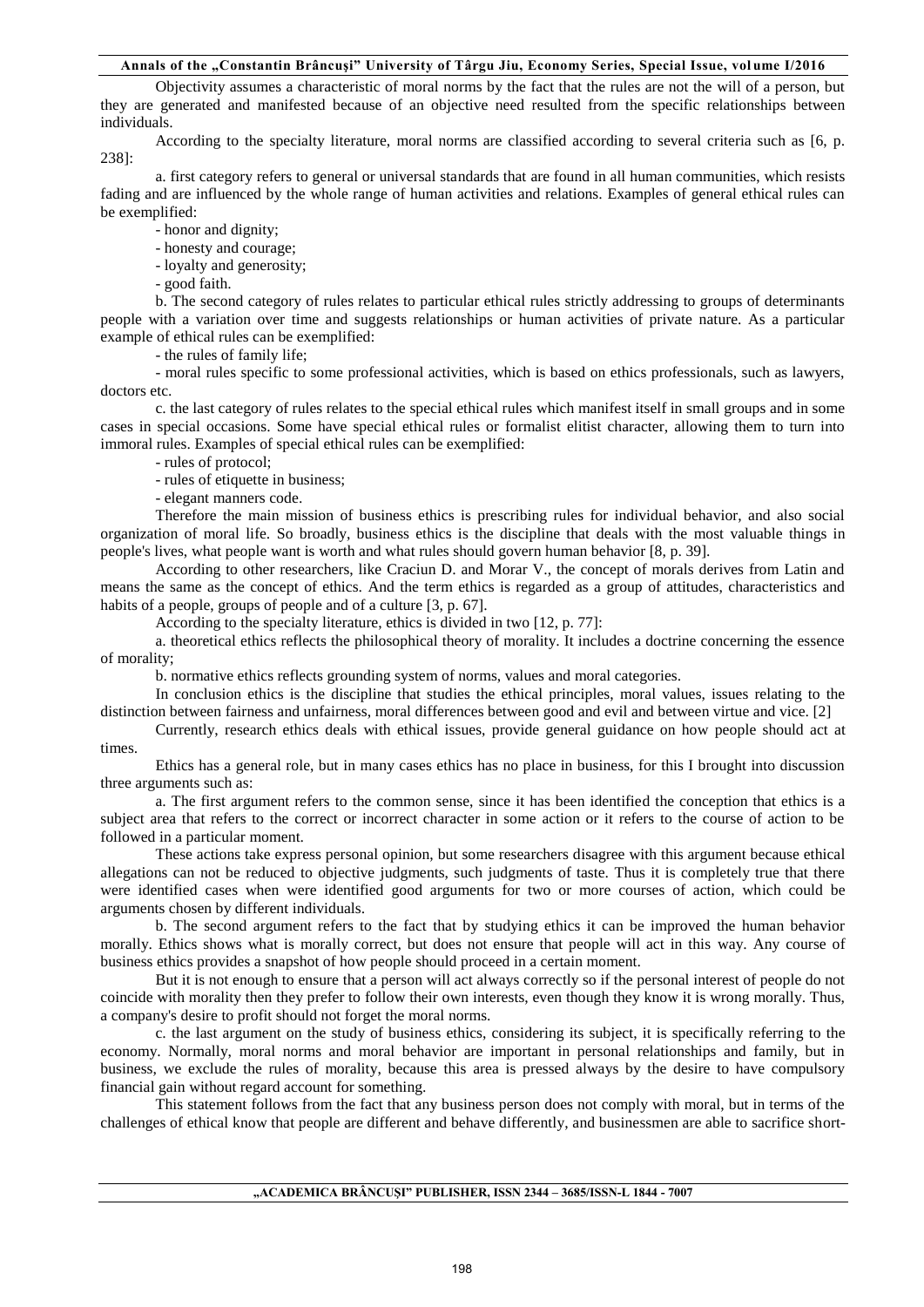#### **Annals of the "Constantin Brâncuşi" University of Târgu Jiu, Economy Series, Special Issue, vol ume I/2016**

term benefits to comply with moral rules [9, p. 99]. However we could not believe that the application of moral norms would be limited to the level of personal relationships.

Studying ethics generally and business ethics particulary is a strong element for achieving a better society because ethics discipline gives a theoretical framework that analyzes the actions taken by the people morally. Such immoral actions is resulting from an analysis of wrong moral .

Business Ethics provides moral analysis tools and creates skill to address actions from this perspective. It helps to achieve an ethical climate in organizations and business.

Multinational companies are partly responsible morally of suppliers abuses to the address of workers' rights, but this should not make us overlook the responsibility of providing companies and the responsability of institutions which must monitor the employee rights [3].

 Ethics is a necessary relationship with religion, most religions support high ethical standards. But if ethics would be only an attribute of religion, then it would be valid only for religious people. At the same time, behaving ethically is not the same comply with the law - an idea which we will support with different arguments below. Not infrequently the law incorporates certain moral convictions, they share many citizens of a state. But the law, like feelings, can deviate from what is ethical.

Nowadays, all the achievements of science that make, apparently, our life easier, act paradoxically and abnormal in the direction of destroying humanity [11, p. 32].

Although there were enshrined principles and definitions of ethics, we must understand that in the economic life, ethics is translated into human and normal behavior and without negatively affecting partnership relations or customer relations. For Aristotle, ethics concerns the responsible behavior of people based on their perception of honesty or justice.

# **3. COMPARISON BETWEEN CLASSICAL ETHICS BASED ON CERTAINTY AND MODERN ETHICS BASED ON RELATIVITY**

From the methodological point of view, Moore discovered a weakness, something that was missing from the headquarters of ethics since then, namely the analysis of "complex ethical departments " that are no longer consistent itself, ie the imperfection or imbalance in ethics. It is an aspect that classical thinkers have neglected to consider and to investigate systematically. With good reason we can say that this is the side of the coolest, most original Moore's ethics [1].

 Classical thinkers thathave dealt ethics also have a strong point, namely that to understand "complex ethical behaviors", we first need a clear and precise understanding of what is essential, leaving aside secondary or temporary issues, which may vary from person to person and from one moment to another, ie the historical aspect of reality. The classics were occupied almost exclusively by what Max Weber called "ideal type", ie the appearance of analytical or theoretical ethical reality.

Even if the topic of business ethics, as it is currently understood, is not older than few decades, we believe that its origins can be identified in antiquity. Analyzing writings of that period we find high attention to the principle of fairness in trade and commercial transactions, which equates to obtain mutual benefits by each party involved. Under the influence of the protestant ethics was reinforced a profound ethical frame, which led to the emergence of modern capitalism, promoting the ideal man virtuous, thrifty, conscientious, industrious and enterprising, expressed copy of Benjamin Franklin in the famous "Tips for a young entrepreneur". But unfortunately, nowadays, the "spirit of capitalism" aimed to get rid of these vital points of support, which enabled consolidation.

Kicking off at specific issues we sought to identify how their solution is aimed at both institutional and through various policies, or to analyze the role that academic enviroment has to encourage the application of ethical norms.

In 1903, George Edward Moore published Principia Ethica, whose influence went beyond the academics cercle at Cambridge because it offers really matter for reflection and highly stimulating to continue the dialogue on the same subject, whether or not agree with the final results.

Moore was a great original thinker, he formulated a theorem of relativity in ethics, in fact, he said it was "ethical relativity" consistent with the spirit of his time, when held second revolution modern thinking - thinking in terms of imbalance - in almost all sciences - both natural and social. In scientific language today, we could speak of assertion reasoning, based on a model of imbalance both in ethics and in almost all fields of knowledge. What has created Moore is in fact "modern ethics of relativity" or "ethical imbalance" as opposed to "classical ethical certainty" or "ethical balance."

In conclusion the relationship between ethics and morality, is "perfectly applicable to the company," the economic and business environment in general. From such a perspective are associated the two terms (ethics and business) quite different, at least in the way they are understood in common language. Everyone with or without special training, will probably agree that the compound term - business ethics - is synonymous with correct, honest broad scope of trade in goods, trade and merchant. Rather the ethical aspect of the business has been evaluated in negative terms,

#### **"ACADEMICA BRÂNCUŞI" PUBLISHER, ISSN 2344 – 3685/ISSN-L 1844 - 7007**